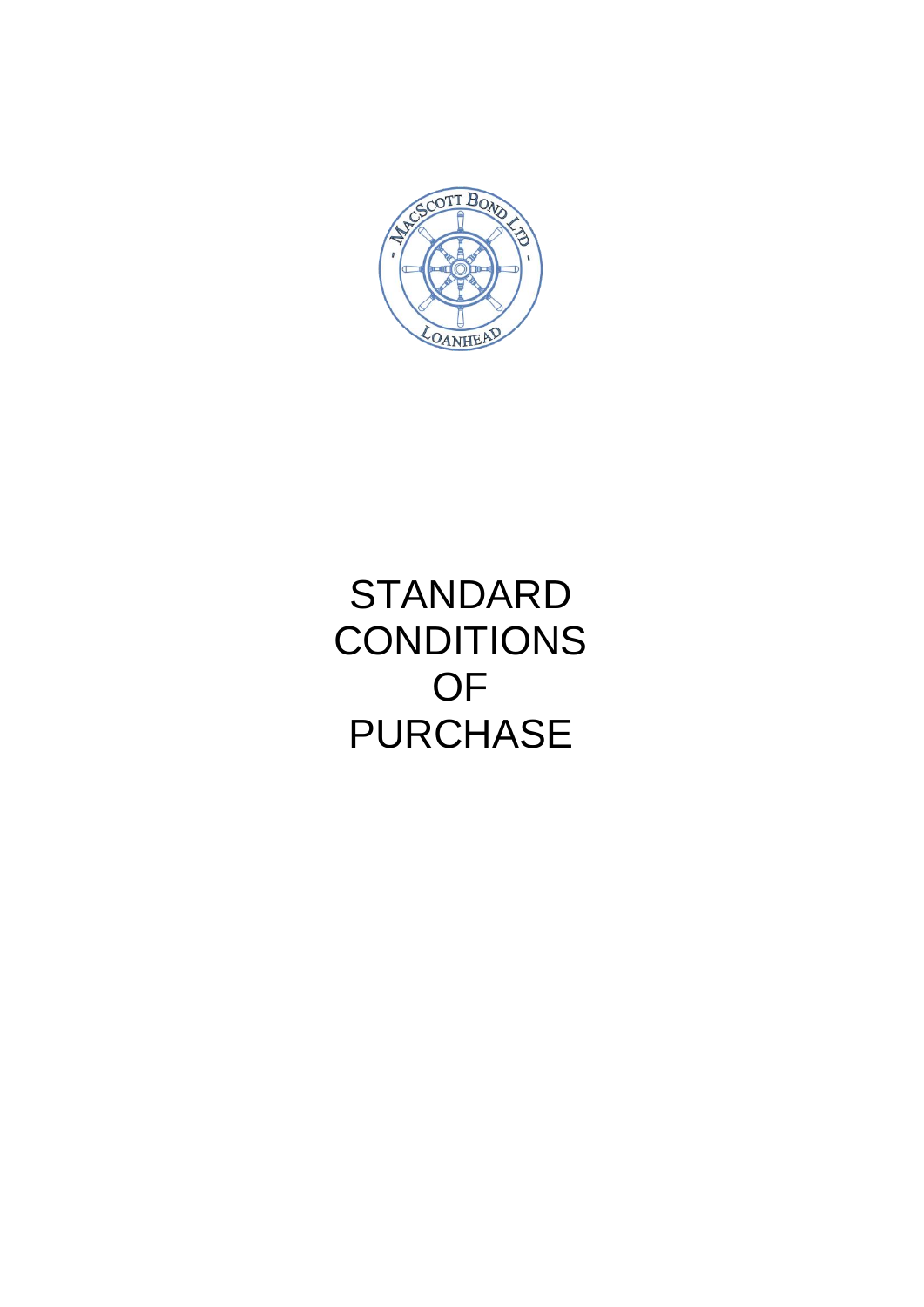## STANDARD CONDITIONS OF PURCHASE

# 1. Definitions

1.1 In these Conditions of Purchase the following words and phrases shall have the following meanings, unless the context otherwise requires:-

| "Conditions"       | means these Conditions of Purchase;                   |
|--------------------|-------------------------------------------------------|
| "Contract"         | means the Contract by which the Seller has agreed to  |
|                    | sell and the Purchaser has agreed to buy Goods,       |
|                    | consisting of the Order and the Seller's acceptance;  |
| "Date of Delivery" | means the date by which the Goods are to be           |
|                    | delivered and the services to be performed as         |
|                    | specified in the Order or as may later be agreed      |
|                    | between the Seller and the Purchaser or as may be     |
|                    | specified by the Purchaser;                           |
|                    |                                                       |
| "Delivery"         | means completion of the delivery of the Goods to the  |
|                    | Purchaser's premises specified in the Order and of    |
|                    | carrying out the services specified in the Order (and |
|                    | "delivered" is to be construed accordingly);          |
|                    |                                                       |
| "Goods"            | means the Goods to be purchased by the Purchaser      |
|                    | as set out in the Order;                              |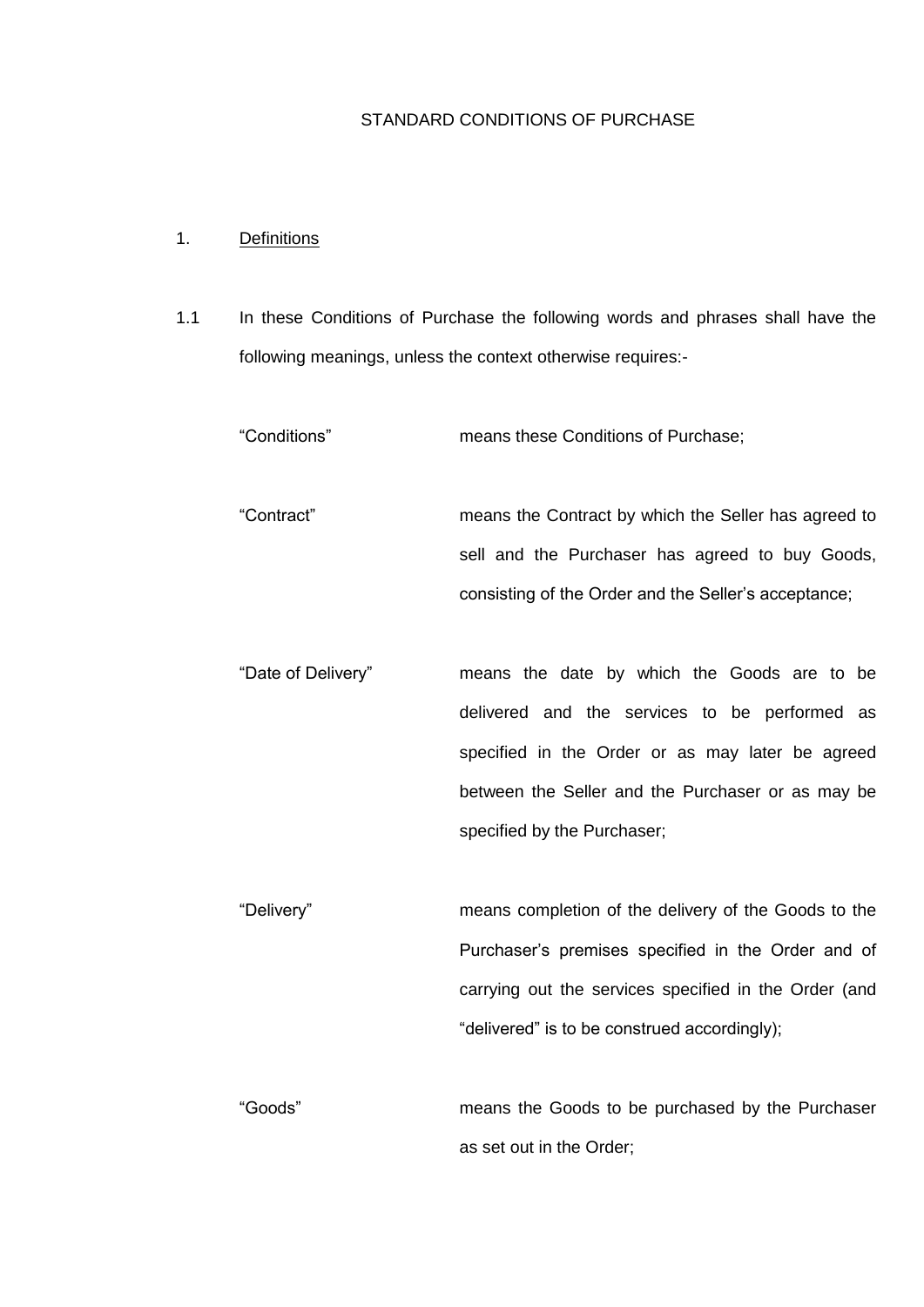"Order" means the Order submitted by the Purchaser to the Seller forming part of the Contract [set out overleaf];

"Purchaser" means MacScott Bond Limited, a company incorporated under the Companies Acts in Scotland (company number SC 054745) and having its registered office at PO Box 1, Hunter Avenue, Loanhead, Midlothian, EH20 9SP;

"Seller" means the Seller under the Contract; and

"Services" means the Services to be provided by the Seller as set out in the Order.

- 1.2.1 References to clauses by number are to clauses of these Conditions.
- 1.2.2 Reference to any statute or statutory provision includes a reference to that statute or statutory provision as from time to time amended, extended or re-enacted, provided that such amendment, extension or re-enactment does not in the case of a defined word or meaning alter the substance of the definition.
- 1.2.3 Words denoting the singular number only shall include the plural and vice versa.
- 1.2.4 References to any one gender shall include both other genders.
- 1.2.5 All warranties, representations, agreements and obligations given or entered into by one or more person are given or entered into jointly and severally.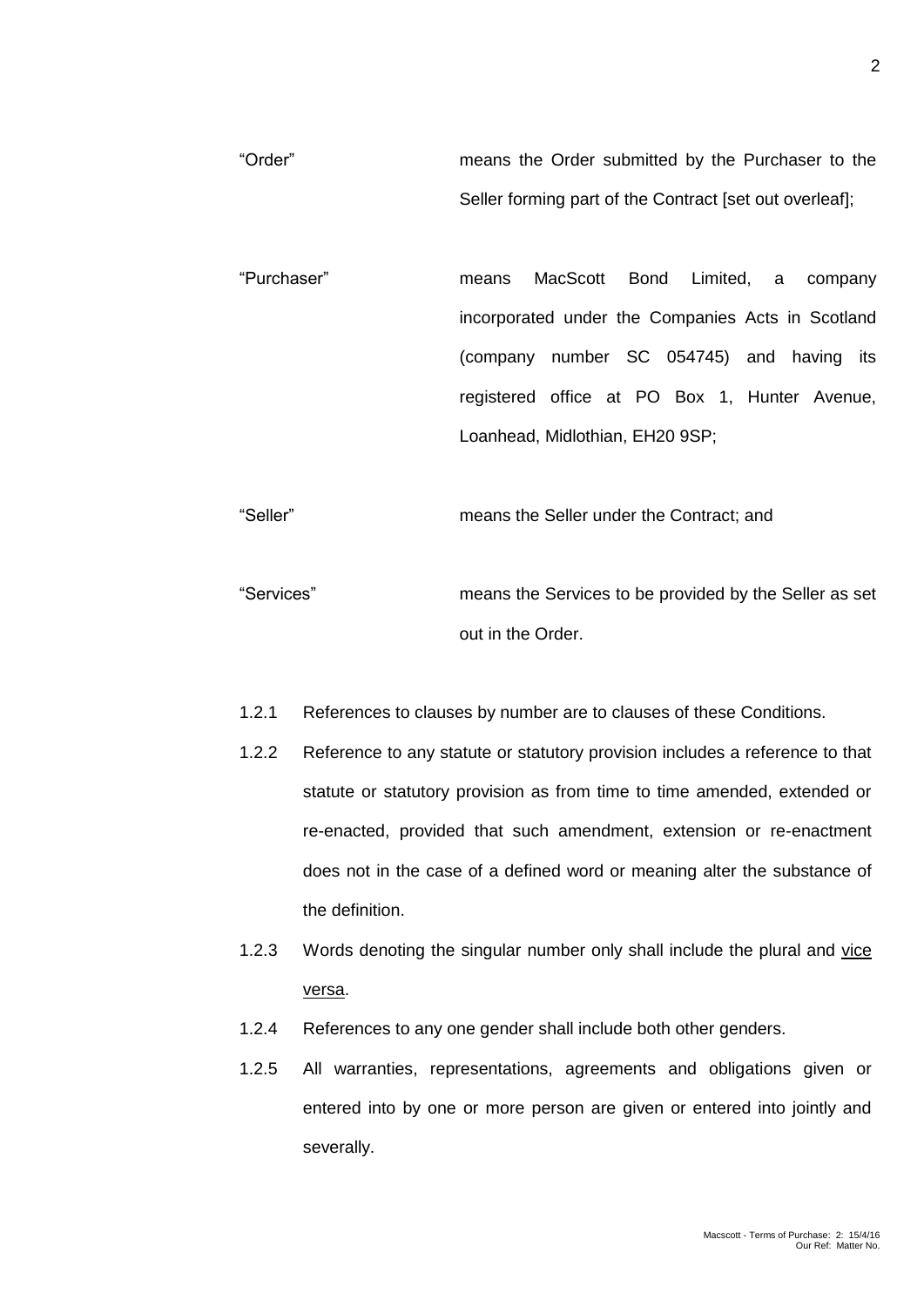1.2.6 The headings of these Conditions are inserted for convenience only and shall not affect their construction.

#### 2. Purchase and Sale

- 2.1 The Contract incorporates these conditions. Accordingly the Goods shall be sold and the services provided by the Seller and bought by the Purchaser on the terms and conditions stated in these Conditions and on the terms and conditions stated in the Contract, but declaring that if anything in the Contract is inconsistent with these Conditions then these Conditions shall prevail unless that which is inconsistent is contained in any document issued by the Purchaser or in any document issued by the Seller the terms of which have been expressly accepted by the Purchaser as varying these Conditions.
- 2.2 Neither the Contract nor these Conditions may be varied except by agreement in writing signed by persons having authority to do so on behalf of the Seller and the Purchaser.

## 3. Price

- 3.1 The price stated in the Order is (save only as provided in Condition 3.2) the total price payable by the Purchaser to the Seller under the Contract and assumes Delivery of the Goods and performance of the Services will have been carried out by the Seller in strict conformity with the Contract.
- 3.2 The Purchaser shall in addition pay VAT on the price at the appropriate rate where the same is properly chargeable but only where it has first received from the Seller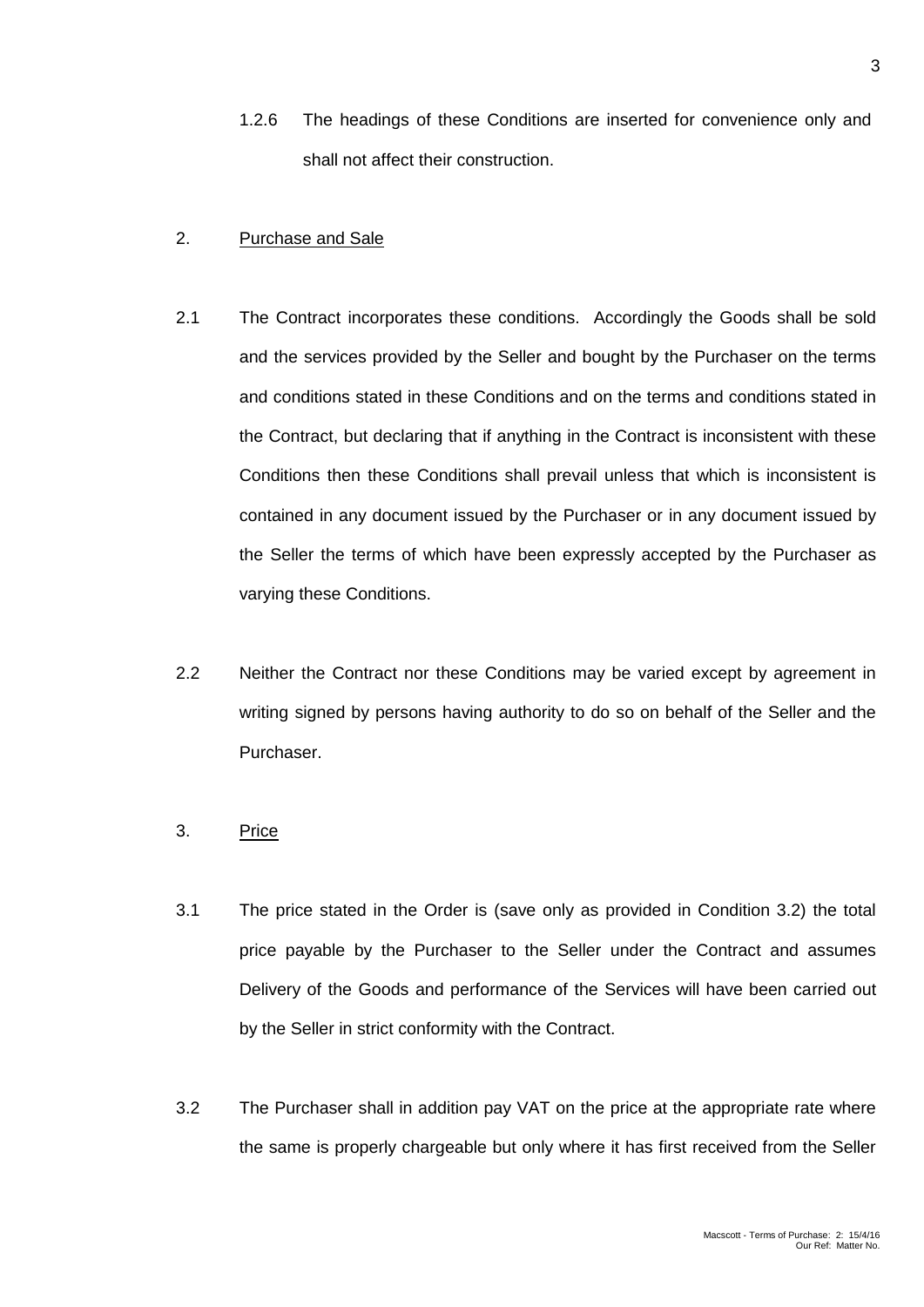an invoice valid in all respects for VAT purposes.

- 3.3 Without prejudice to the generality of clause 3.1:-
	- 3.3.1 the price includes all the Seller's costs in delivering the Goods to the Purchaser's premises including carriage and insurance;
	- 3.3.2 the price is stated in Sterling and shall not be subject to any increase for any reason whatever.

#### 4. Delivery of Goods and performance of Services

- 4.1 The Seller shall notify the Purchaser at least seven days before the anticipated transportation of the Goods to the Purchaser's premises so the Purchaser can prepare for the arrival of the Goods.
- 4.2 Completing the Delivery of the Goods and (including performance of the Services) by the Date of Delivery is of the essence of the Contract. Any lateness in Delivery may be dealt with by the Purchaser in accordance with clause 8.1 and/or clause 10.
- 4.3 A delivery note shall accompany all Goods which have been delivered, such note to be conspicuously marked with the Purchaser's Order number.
- 4.4 When delivered, the Goods shall comply with all legal requirements, including without prejudice to the foregoing generality any requirements relating to packaging, the marking of place or country of manufacture and any health and safety features or notices.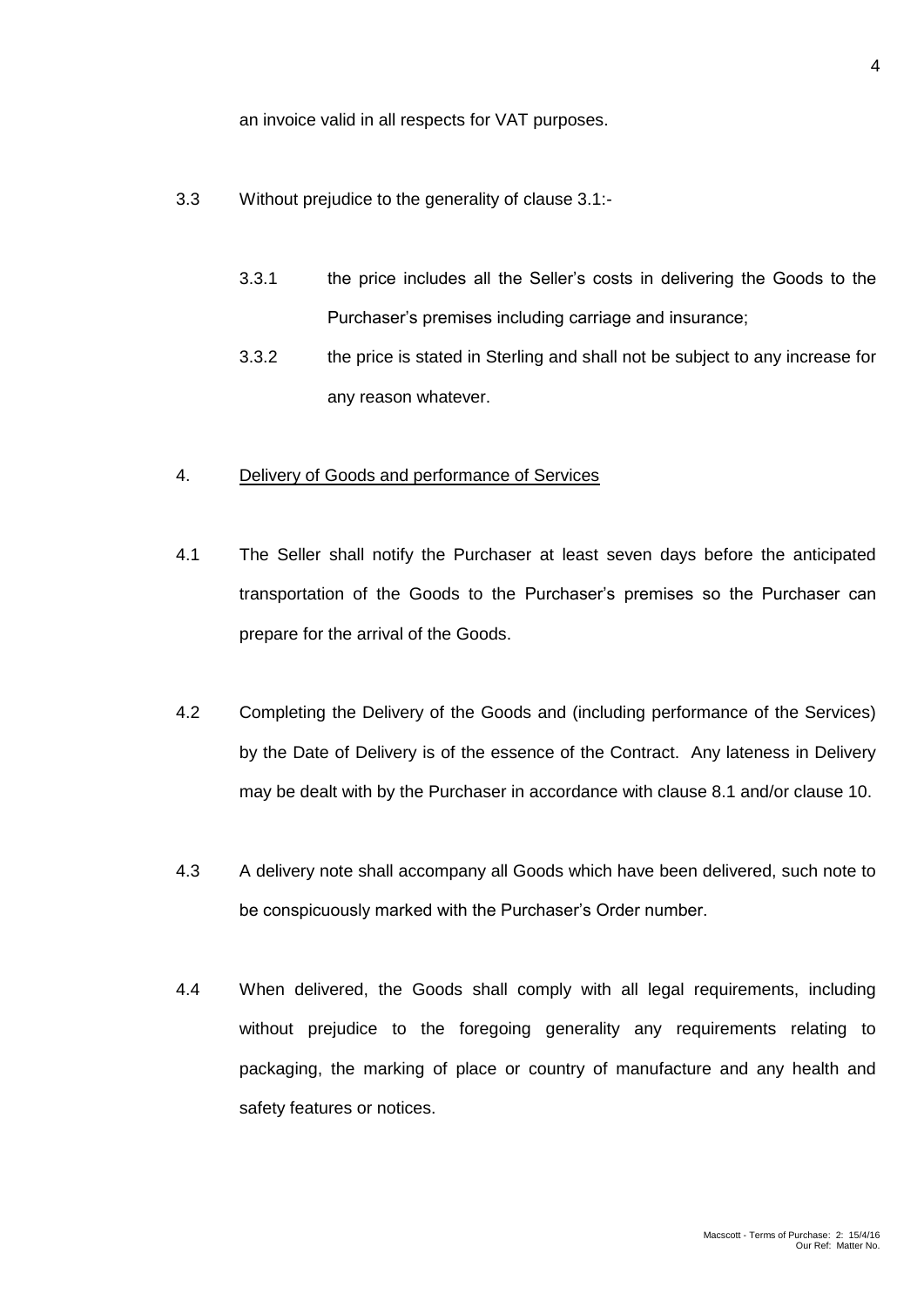- 4.5 The Goods shall comply with all and any specifications stipulated in the Order.
- 4.6 The Seller shall perform the Services specified in the Order. Where those Services are to be performed on or after the date when Goods arrive at the Purchaser's premises, the Purchaser shall make available at the Seller's cost such facilities as may reasonably be required by the Seller and the Seller shall indemnify the Purchaser against any cost, loss or damage the Purchaser suffers as a result of the Seller carrying out the Services.
- 4.7 When the Services are being performed (whether at the Purchaser's or the Seller's premises or anywhere else), the Purchaser shall have the right to inspect the Goods which are the subject of such Services and check performance of the Services and the Seller shall remedy any defects reported by the Purchaser. The Purchaser may, if the Goods or the Services are in the Purchaser's view materially deficient, notify the same to the Seller. If the Seller does not remedy such deficiency forthwith to the Purchaser's satisfaction, the Purchaser may cancel the Contract reserving any claim it may have for damages.
- 4.8 Once the Goods have been delivered and the Services performed to the Purchaser's satisfaction in accordance with the Order, the Purchaser shall give written confirmation to the Seller to that effect. Such confirmation shall have no effect unless it is signed by a duly authorised representative of the Purchaser. Until such confirmation is given the Purchaser shall not be deemed to have accepted the Goods or the performance of the Services and even if that confirmation is given the Purchaser can still reject the Goods and/or the Services if it discovers any latent defect at any time thereafter, without prejudice to the Purchaser's rights to claim damages.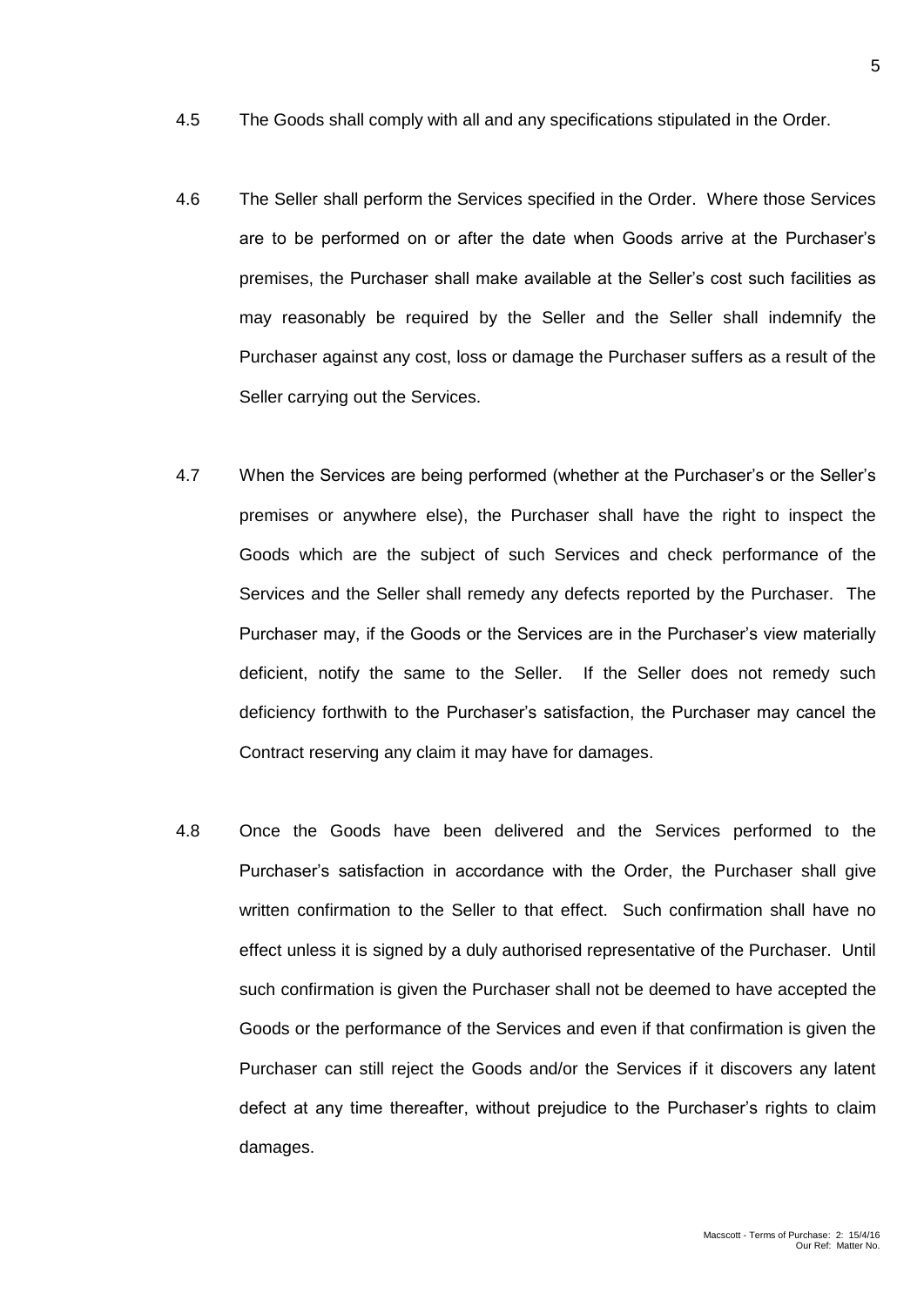#### 5. Payment

- 5.1 The Seller may render to the Purchaser its invoice for the price once Delivery has taken place, **but not before the date specified for delivery in the Purchaser's Order**.
- 5.2 The Purchaser shall pay such invoice together with any VAT properly charged thereon in accordance with clause 3.2 within [thirty] days of the end of the month after the month in which the invoice is received by the Purchaser or, if later, of the end of the month after the month in which the Purchaser delivers to the Seller the confirmation referred to in condition 4.8 (provided that if such confirmation is delivered by the Purchaser after the Date of Delivery but the Purchaser accepts the Goods as at that date without comment or need for action by the Seller, then the date for payment shall be calculated from the date of receipt of the invoice and not from the date when the Purchaser delivers the confirmation).
- 5.3 The Purchaser may set-off against any invoice rendered by the Seller any sum due by the Seller to the Purchaser under the Contract or under any other contract or arrangement between the Seller and the Purchaser.
- 6. Risk
- 6.1 The risk of any loss or destruction of or any damage to the Goods shall pass to the Purchaser as soon as Delivery takes place.
- 7. Title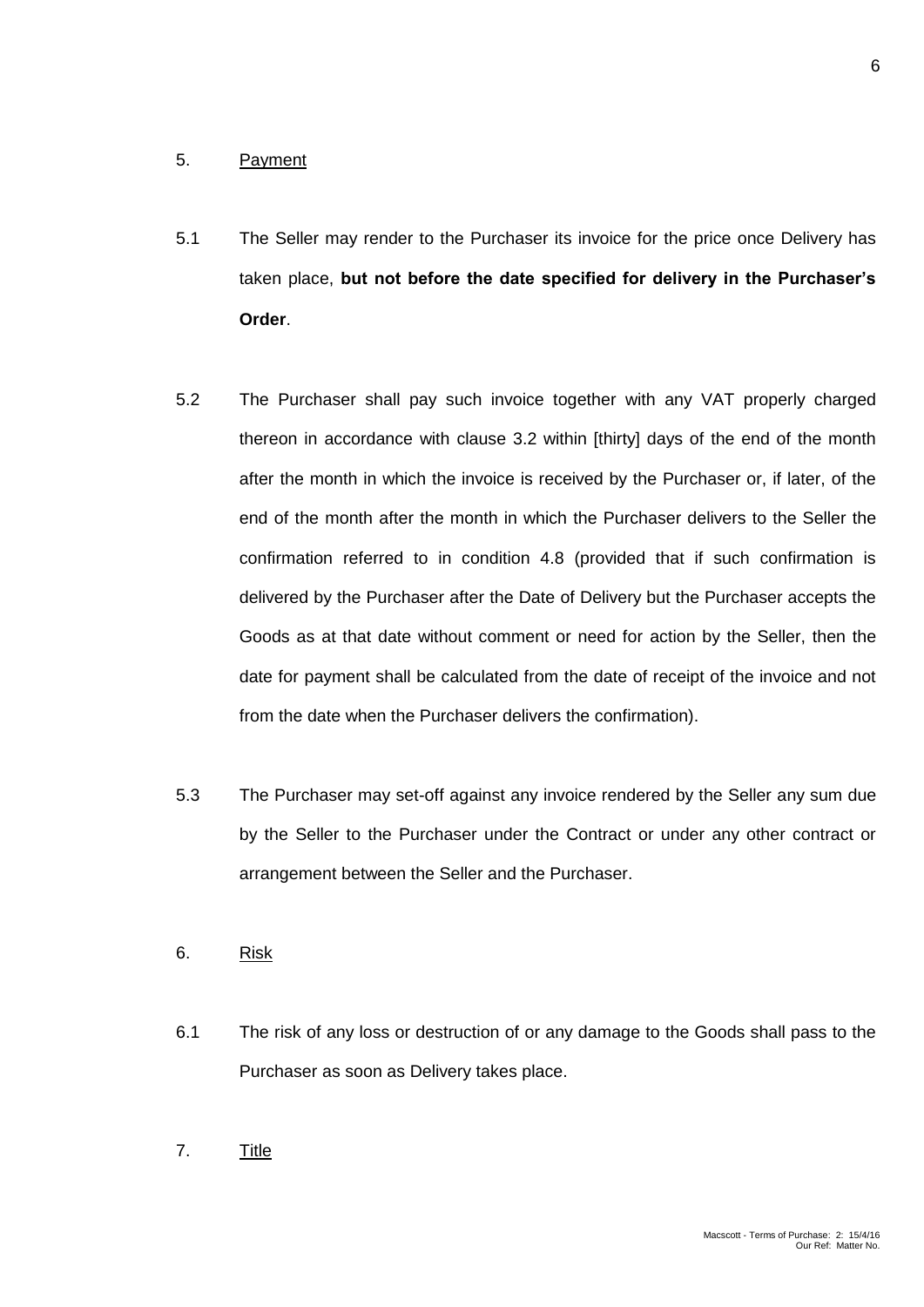- 7.1 Except where clause 7.2 applies, title to the Goods will pass to the Purchaser when Delivery takes place.
- 7.2 Notwithstanding clause 7.1, title to the Goods will pass to the Purchaser before Delivery at the time of payment, if payment is for any reason made by the Purchaser for the Goods prior to the Date of Delivery. If the Goods are delivered or paid for in instalments then the provisions of clauses 7.1 and 7.2 shall apply to each instalment so that title will pass to the Purchaser in each instalment or item of the Goods so delivered or paid for.

#### 8. Liability, warranties and indemnity

- 8.1 Where clause 4.2 applies the Purchaser **reserves the right to rescind the contract where Delivery is delayed for a period of [ 5 ] working days** without prejudice to condition 10 and any other legal rights it may have in respect of such breach of contract.
- 8.2 Without prejudice to any implied warranties about the Goods or the Services implied by law, the Seller warrants to the Purchaser that:-
	- 8.2.1 the Goods will be delivered and the Services performed in exact compliance with the Order and any specification forming part of the Contract;
	- 8.2.2 the Goods will be of satisfactory quality, fit for the purpose for which the Purchaser intends to use them as disclosed in the Contract or for their normal purposes if none is disclosed and in accordance with any sample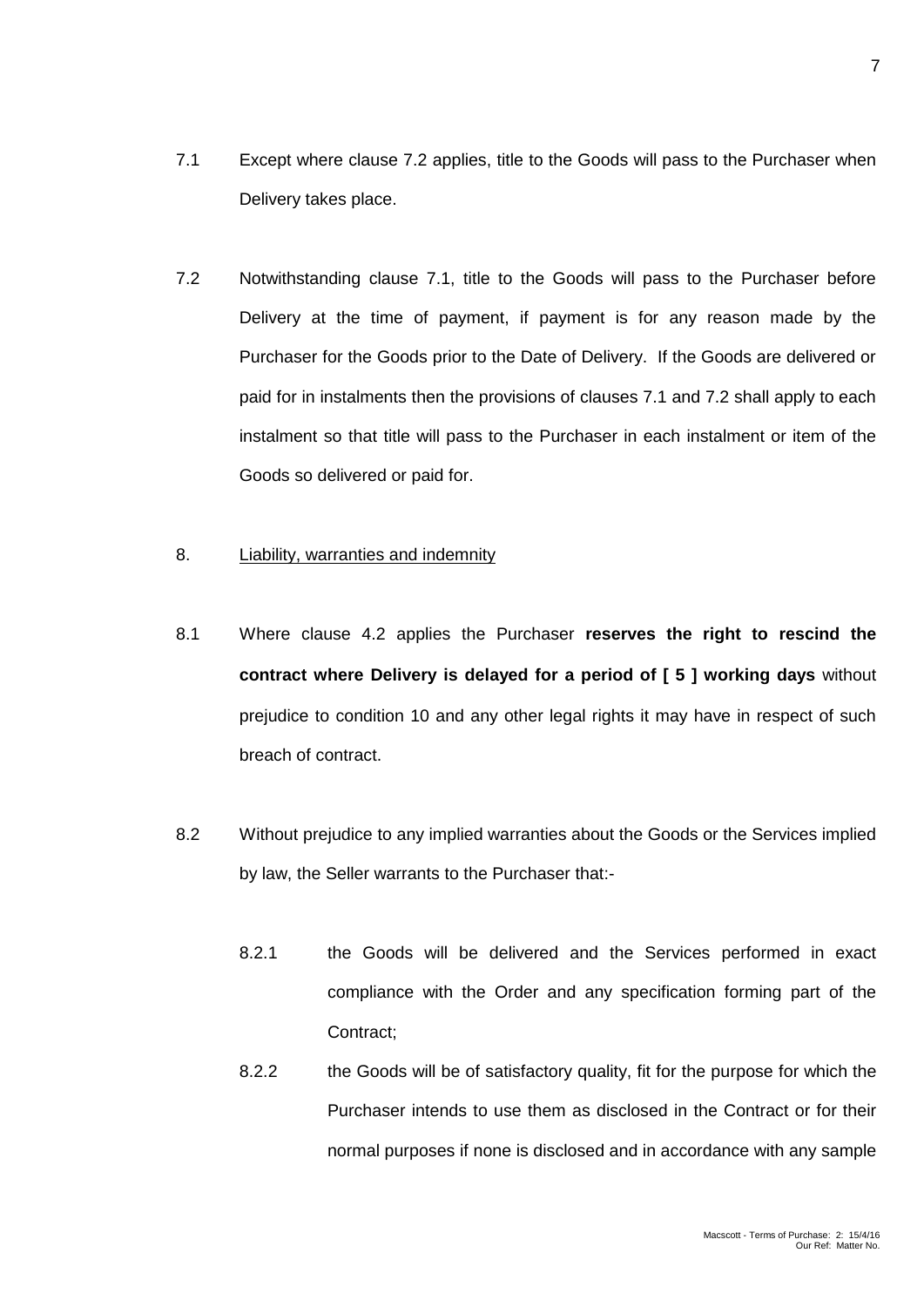- 8.3 Without prejudice to the Purchaser's rights at law and under clause 8.2, the Seller shall indemnify the Purchaser on demand for any cost, loss or damage incurred by the Purchaser as a result of:-
	- 8.3.1 any breach by the Seller of clause 8.2;
	- 8.3.2 any failure on the Seller's part to perform the Contract in accordance with its terms;
	- 8.3.3 any liability which may be claimed against the Purchaser in respect of the Goods or the Services under the Consumer Protection Act 1987.
- 8.4 Without prejudice to clause 4.7, 8.2 and 8.3, but as an alternative to its remedy under clause 8.3 if the Seller is in breach of clause 8.2, the Purchaser may:-
	- 8.4.1 if the Goods are reparable, of if the failure in performance of the Services is remediable:

(a )give the Seller an opportunity so to repair or remedy them, but so that clause 8.1 applies if the consequence is that Delivery is not effected to the Purchaser's satisfaction by the Date of Delivery; or

(b) repair the Goods, or remedy the failure in performance, and recover their costs from the Seller.

8.4.2 if any repair or remedy under clause 8.4.1 is not completed to the Purchaser's satisfaction within 7 days or if the Goods are irreperable, or the failure in performance of the Services is not remediable the Purchaser may reject the Goods or Services and require the Seller to uplift any Goods in the Purchaser's possession and repay any part of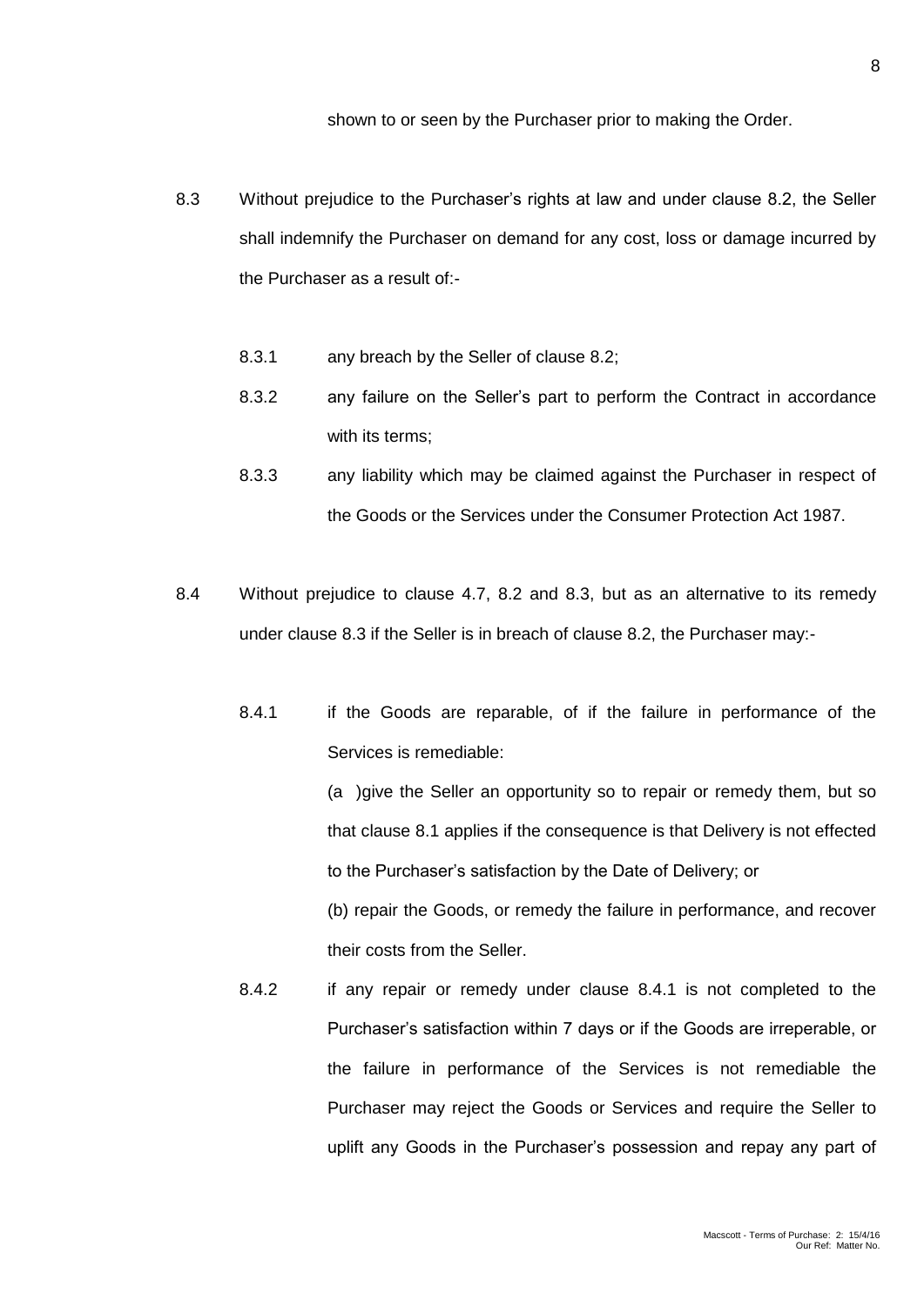the price already paid with interest from the date is was paid by the Purchaser until it is repaid at 4% above Bank of Scotland base rate.

### 9. Intellectual Property

- 9.1 Except in relation to any specification for the Goods given by the Purchaser, the Seller shall indemnify the Purchaser on demand against any damage, loss or expense suffered or incurred by the Purchaser as a result of or arising out of any claim by any other person that the Goods or any aspect of the Goods breaches or infringes any patent, copyright, design right, moral right, trade mark or any other intellectual property right of any other person.
- 9.2 Where the Contract includes any specification for the Goods, the information for which is given by the Purchaser, then the Purchaser will indemnify the Seller on demand against any damage, loss or expense suffered or incurred by the Seller as a result of or arising out of any claim by any other person that anything included in that specification breached or infringed any patent, copyright, design right, moral right, trade mark or any other intellectual property right. This indemnity may only be claimed by the Seller if it complies with the following conditions -
	- 9.2.1 it gives notice to the Purchaser within seven days of any claim of breach or infringement by any person including full details of the claim and the circumstances surrounding it;
	- 9.2.2 it allows the Purchaser to conduct negotiations and defend any proceedings on the Seller's behalf and it assists and provides all relevant information to the Purchaser as required in connection with such negotiations and proceedings; and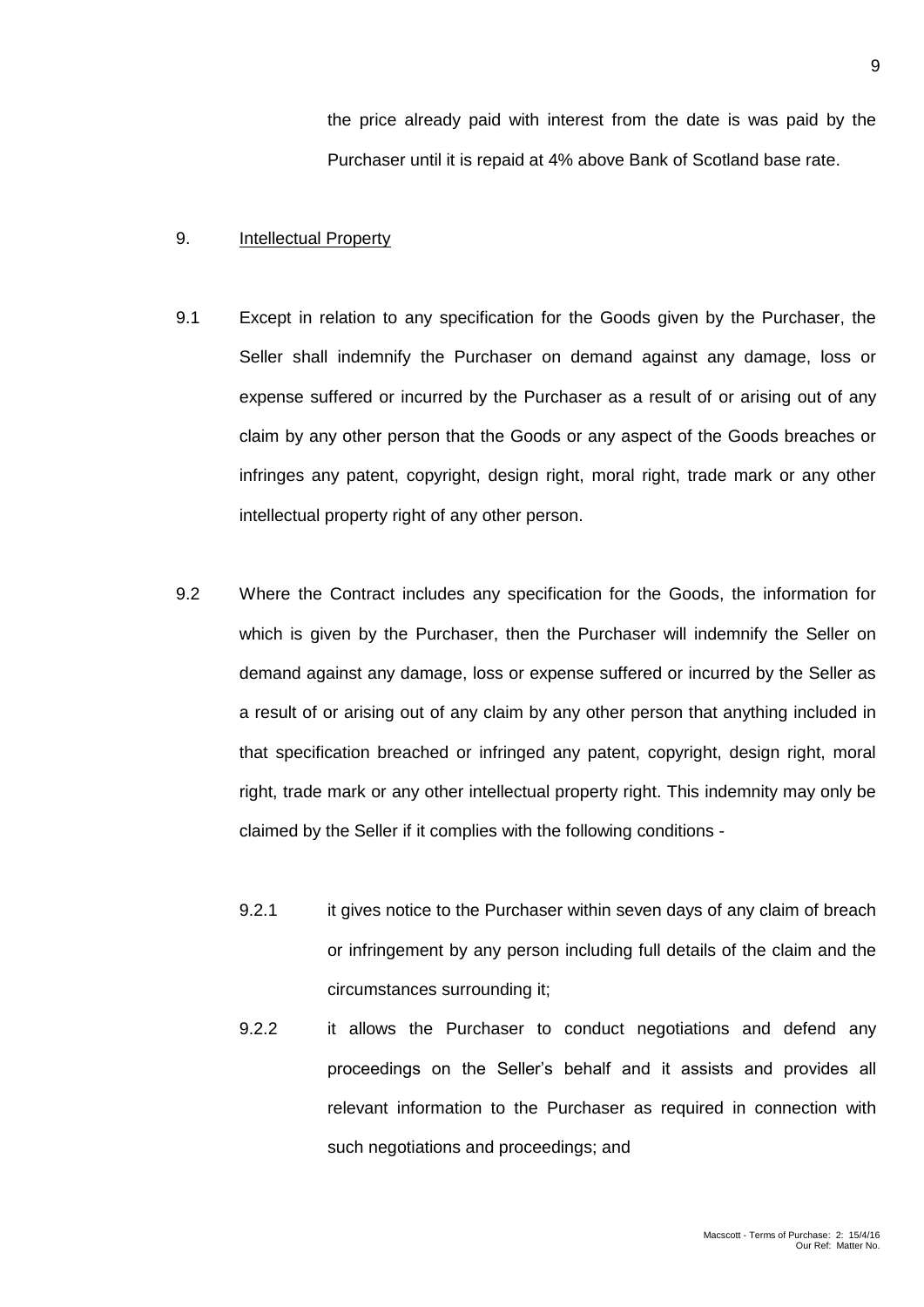- 9.2.3 it does nothing to prejudice the negotiations or the defence of said proceedings.
- 9.3 Where the Purchaser supplies any specification or information to the Seller which contains any confidential information know-how or any drawing, diagram, computer programme or design in which the Purchaser or any third party may have copyright or design right or any other intellectual property right, the Seller shall keep the same confidential and not disclose the same to any person and shall return the same to the Purchaser at the conclusion of the Contract or its earlier termination. The Seller shall only disclose such specification or information to those of its employees or agents who need to know the same for the purpose of implementing the Contract and shall procure that any of its employees or agents to whom such specification or information is disclosed keep the same confidential and do not disclose the same to any other person.

### 10. Termination

- 10.1 Without prejudice to any rights it may have under any law to terminate the Contract and without prejudice to rights it may have for damages or compensation, the Purchaser may terminate the Contract by notice to the Seller if:-
	- 10.1.1 the Seller fails to deliver the Goods or any item thereof or to perform the Services or any part thereof by the due Date of Delivery in terms of the Contract or otherwise breaches or fails to perform any obligation of the Contract to be performed on its part or the Purchaser has reasonable grounds to believe that the Seller is not or will not be able to complete its performance of the Contract; or